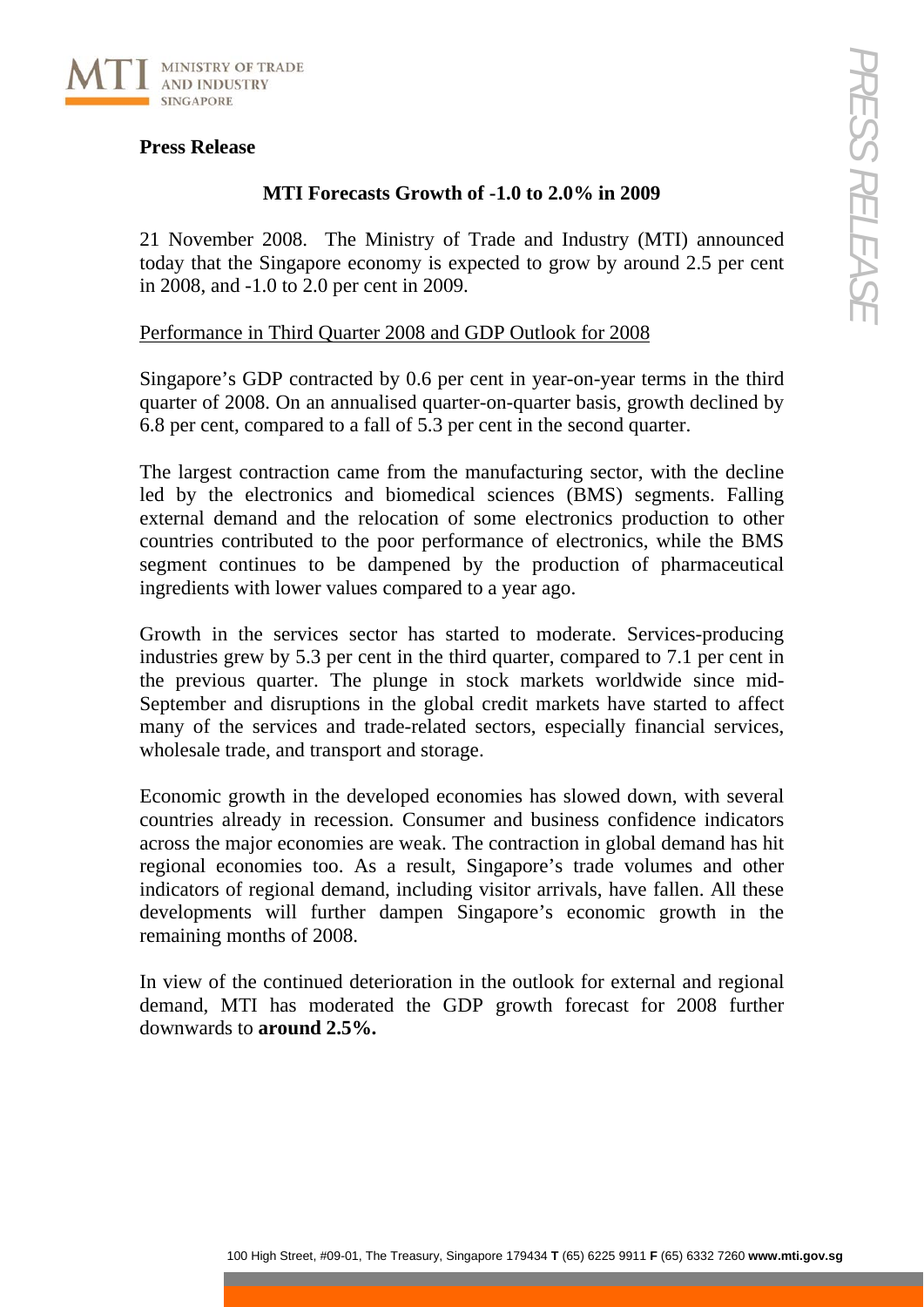

# GDP Outlook for 2009

The economic downturn is expected to last for several quarters, well into 2009. In its latest World Economic Outlook, the International Monetary Fund (IMF) noted that economic outlook is "exceptionally uncertain". It also forecasted that advanced economies as a whole would register negative growth in 2009. Regional economies are also expected to post weak growth.

Singapore's economy is expected to face a broad-based slowdown in 2009. The financial services sector is expected to remain weak in 2009. Financial institutions are operating in an environment of heightened risk aversion and weaker demand. The slowdown in international and regional trade will significantly impact our wholesale trade and the transport and storage sectors. Electronics will continue to be affected by weak global semiconductor demand, but the BMS and chemicals clusters will be boosted by the addition of some new capacity and plants coming on-stream in late 2008 and 2009.

Considerable uncertainty remains as to how deep and long this downturn will last. Much will depend on the restoration of confidence in the financial markets and the revival of credit flows. At the same time, there are risks at play that could prolong the slowdown in the developed economies, especially the US. The efficacy of policy actions being taken by governments around the world to restore stability, normalcy and consumer confidence could turn out weaker or may take longer than expected.

In view of these increased uncertainties in the external environment, MTI has forecasted the Singapore economy to grow by **-1.0 to 2.0%** in 2009.

# Inflation Outlook for 2009

For 2009, the CPI inflation forecast has been revised from 2.5-3.5% to **1-2%**. The downward revision is mainly attributable to the sharp fall in global commodity prices in the past few weeks, and lower than expected annual values of HDB properties which would remain unchanged from that of  $2008<sup>1</sup>$  $2008<sup>1</sup>$  $2008<sup>1</sup>$ .

Ministry of Trade and Industry 21 November 2008

<span id="page-1-0"></span><sup>-</sup><sup>1</sup> Accordingly, the Monetary Authority of Singapore's underlying inflation forecast, which excludes the cost of accommodation and private road transport, has been revised from around 2% to 1-2%.